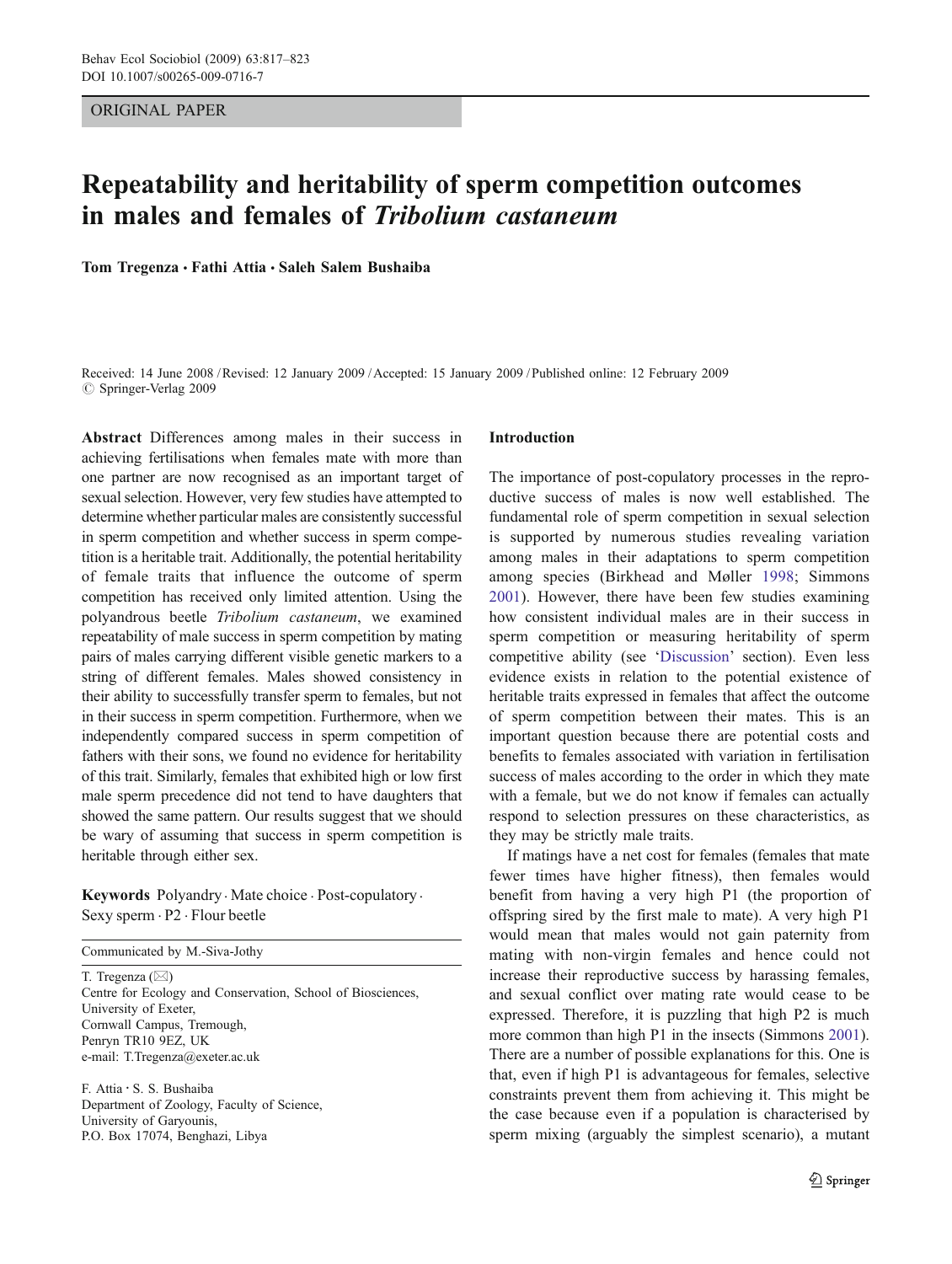<span id="page-1-0"></span>female with a P1 of 100% would not avoid harassment, because males would not have evolved any mechanism for recognising this trait in females. Additionally, the mutant female would incur the costs of having male offspring who would tend to be less effective at sperm competition because their father would not have been under selection for being good at sperm competition. Hence, the lack of immediate benefits to females of high P1 may prevent high P1 from evolving even if this is possible through changes in sperm storage organ morphology and even if it would be beneficial for females (and would increase the potential fitness of the population relative to populations with more sexual conflict). Another possibility is that there are other benefits of high P2 such as the possibility that it allows females to avoid using older sperm (Siva-Jothy [2000](#page-6-0)). Alternatively, it is possible that females have no control over the level of sperm precedence and that it is simply a male trait dictated by how good males are at removing one another's sperm, producing large ejaculates and other related adaptations.

Our aim was to examine the repeatability of success in sperm competition and the potential heritability of this trait in males and females in the red flour beetle Tribolium castaneum. This species has been widely exploited as a model system for studying sexual selection and multiple mating (Fedina and Lewis [2008](#page-6-0)). Females are highly polyandrous but evidence regarding benefits to females of this behaviour is mixed. Lewis and Austad [\(1994](#page-6-0)) found increased fecundity with multiple mating when matings took place over several days whereas Pai and Yan ([2003\)](#page-6-0) found no effects when females mated differing numbers of times over a 24-h period and subsequent studies have found variation among populations in benefits to females of polyandry (Pai et al. [2007](#page-6-0)). Lewis and Austad ([1990\)](#page-6-0) examined variation in sperm competitive success in T. castaneum by placing females with a single male for 24 h and then with a second male for a further 24 h. They found significant variation among males in the number of offspring they sired following these mating periods. However, their design included variation in competition among ejaculates once the female had sperm from two males as well as variation due to the number of matings males achieved and due to whether or not these matings resulted in sperm transfer (although all females had offspring from both males, the relative fertilisation success of males could have been due to differences in the number of matings they achieved). Hence, it is not clear to which of these factors the differences among males and male× female genotype interactions observed in that study were due.

T. castaneum lends itself to studies of sperm competition because visible single locus genetic markers are available that allow rapid determination of paternity in large numbers of individuals. It is straightforward to measure repeatability of success in sperm competition in males by mating the same pair of males to a series of different females. An equivalent approach in females is much more difficult because sperm storage by females means that a single female cannot host independent sequential sperm competitions. Hence, we aimed to measure heritability of P1 and P2 as potentially expressed in females despite not being able to determine repeatability beforehand. The ideal approach to measuring genetic variance is to use a fullsib: half-sib design which allows for partitioning of additive and non-additive variance and non-genetic maternal effects. However, a major constraint on this type of study in T. castaneum is that a large proportion of matings fail to result in sperm transfer; hence, large numbers of matings are needed to provide a sufficient number of successful double matings, a problem that is multiplied when the experimental design requires data from several siblings all of whom must be doubly inseminated. We therefore designed our study to maximise our power to detect potentially heritable effects (at the cost of being able to partition variance) by choosing to measure P1 and P2 in sons and fathers and mothers and daughters.

# Methods

All experiments were conducted using two strains of T. castaneum Ga1 (wild type) and Rd (reindeer antennae) supplied by R. Beeman, US grain marketing and production research center. Rd is a strain derived from Ga1 but carrying a single locus dominant marker that causes a pronounced swelling of the antenna. Beetles were maintained at population sizes of hundreds of individuals in a mixture of 95% flour and 5% baker's yeast in a dark incubator at 30°C and approximately 65% Rh. Pupae of both strains were collected, sexed and isolated to ensure virginity, and kept individually in cells of  $5 \times 5$  cell plastic boxes containing flour. Eclosion dates were recorded for each beetle and adult virgin beetles of 7–13 days posteclosion at the beginning of the experiment were used. To conduct matings, a male and female were placed together in a  $2 \times 2$  cm cell, the bottom of which was covered with filter paper to provide traction. Pairs were separated after a single copulation occurred (typically within a few minutes). The time to mating and the duration of the mating were recorded. Only copulations lasting longer than 40 s were included in subsequent analyses, as shorter interactions may not allow the opportunity for sperm transfer to occur. In both studies described below, a virgin Ga1 female was first mated with a male carrying one marker (Ga1 or Rd) and then to a male carrying the other maker 24 h after the first copulation. After each double mating, the female was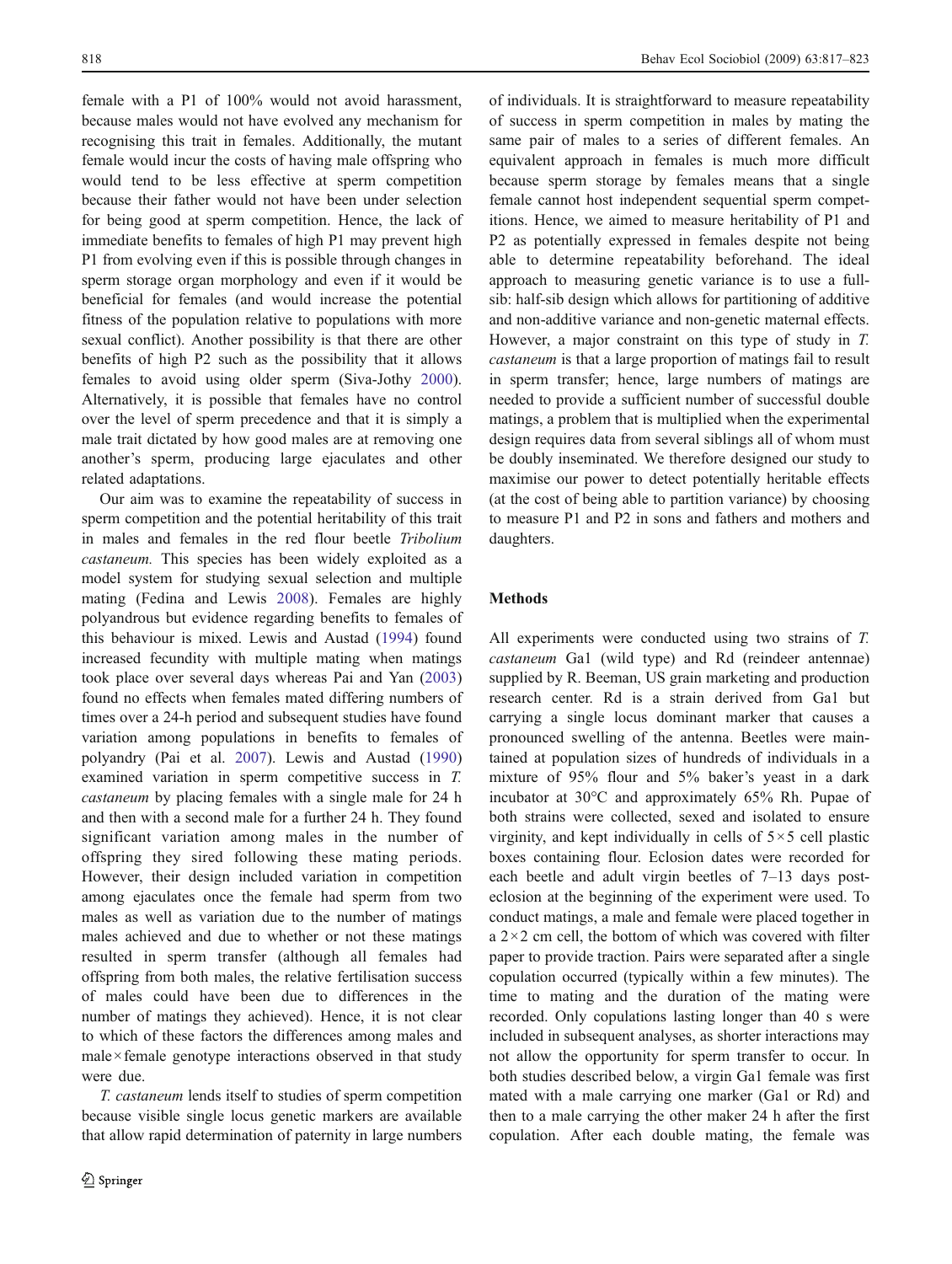placed in a 100-ml pot containing 30 ml fine organic flour for 7 days at 30°C and 65% Rh to lay eggs. Forty days after the last day of oviposition, offspring were counted (providing ample time for all fertile eggs to hatch and reach adulthood). Where no offspring were sired by one of the males, we assume that this is because there was a complete failure to transfer an ejaculate by this male. This assumption is based on previous observations that rates of complete failure to sire offspring by one or both males in double mated females fitted with those you would expect from rates of complete fertilisation failure in single mated females (Attia [2004](#page-6-0)). Additionally, since the mean number of offspring scored for paternity in our study was 259 (standard error=9.6), the likelihood that very poor performance of an ejaculate in sperm competition could be confused with failure to transfer sperm is very small. Males were killed by freezing immediately after mating, females were killed after oviposition and the size of both sexes was measured using a microscope with graticule.

#### Repeatability of male success in sperm competition

Twelve pairs of a Ga1 and an Rd male were designated. Each male mated once every 24 h throughout the study. For each pair of males, a virgin Ga1 female (female number 1 for this male pair) mated to a Ga1 male on the first day, while the Rd male of the same male pair mated to another virgin Ga1 female (female number 2). The same male pair mated for a second time 24 h later, when the Ga1 male mated to female 2 and the Rd male mated to female 1. The females were then placed in individual 100-ml pots containing 30 ml fine organic flour at 30°C and 65% Rh to lay eggs. After 7 days of oviposition, each female was removed from her pot and the eggs were left to develop. Offspring of each female were counted 45 days after the female had been removed. The mating procedure was repeated at 24-h intervals until each male pair had mated to 16 females with alternating mating orders to produce eight independent measures of  $P_2$  for each male. Pairs were observed until the end of a single copulation, when male and female separate. Time to mating and duration of mating for each mating were recorded.

#### Determining the heritability of P2

Determination of repeatabilities of male success in sperm competition does not represent a definitive test for presence or absence of a genetic basis for this trait; our parent offspring comparison provides independent data relating to this question. More importantly, even if male P2 is not heritable, there might still be heritable female influences on the relative success in sperm competition of her first and second mates, which can only be examined by measuring resemblance between mothers and daughters.

We performed 200 trials in which 200 Ga1 females were mated to 100 pairs of a Ga1 and an Rd male. Each male pair was mated to two different Ga1 females at 24-h intervals over a period of 72 h. On the first day, a Ga1 female (female 1) was mated to a Ga1 male; 24 h later, female 1 was mated to an Rd male while the Ga1 male of the same male pair was mated to another Ga1 female (female 2). On the third day, female 2 was mated to the Rd male of the same male pair. Mating duration was recorded. After double mating, each female was placed singly in a 100-ml pot containing 30 ml flour for 7 days in a dark incubator at 30°C and 65% Rh to lay eggs. Every week, each female was transferred to a new pot with fresh flour. Forty days after the last day of oviposition (ample time for all fertile eggs to hatch and reach adulthood), offspring were counted and paternity assigned via their visible genotype. This process was repeated for 4 weeks.

To provide the second generation, six male and six female pupae were collected at random from each pot containing offspring from both Ga1 and Rd males and were placed singly in separate cells of a  $5\times 5$  cell box. After eclosion, all Rd females were discarded. Second generation Ga1 females and both Ga1 and Rd males were used to measure sperm precedence in offspring: Each Ga1 female was mated first to a Ga1 male followed by an Rd male 24 h later and the duration of both matings was recorded. Matings or competition between siblings was completely avoided. After double mating, females were kept singly and paternity assessed in exactly the same way as in the previous generation. All P2 values were arcsine squareroot transformed to normalise their distribution.

Of the 200 females that we mated to two males, 101 produced offspring from both males. Offspring were collected from each of these 101 females. To ensure at least one female offspring was successfully mated to two males, we mated up to three Ga1 marker strain daughters from each female to two males as described above. Data were used from one daughter of each female that had offspring from two males (chosen at random when there was more than one). This gave us 58 daughters of unique mothers that produced offspring from both males. Hence, we had P1 and P2 values for 58 independent mother– daughter pairs and 58 independent father–son pairs from the same data.

# **Results**

Sperm competition repeatability

There were significant differences among Ga1 males in whether or not they were successful in sperm transfer (chisquare test of the distribution of success and failures among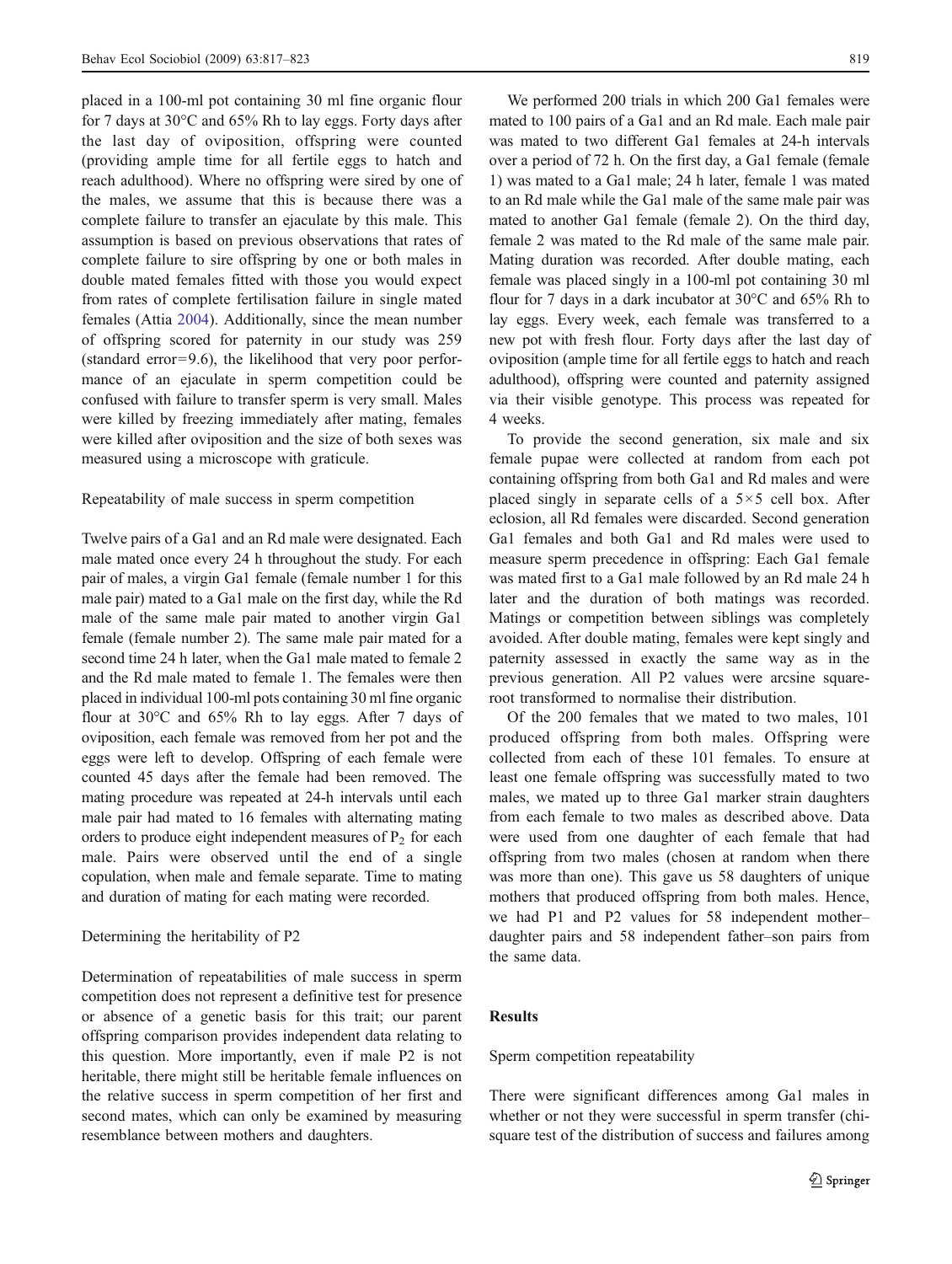

Fig. 1 Number of matings out of 16 on consecutive days in which each male was successful in transferring sperm to the female. Mating order was alternated on each mating

males;  $\chi^2$ =77.2, df=11 and P<0.001), while differences among males were not significant in the Rd strain ( $\chi^2$ =9.4,  $df=11$  and  $P=0.58$ ; data in Fig. 1). Overall, Rd males were more successful in transferring sperm (165/192 matings successful, mean of 13.8/16, compared with Ga1 males 137/192 matings successful; mean=11.4/16). However, since males vary, the appropriate comparison is among male pairs, which reveals no difference in the relative success of Rd and Ga1 males (Wilcoxon matched pairs test  $n=12$ ,  $W_{+}=27.5$ ,  $P=0.42$ ). However, there was a significant difference in sperm transfer success between first and second matings  $(2\times 2$  chi-square test of mating order vs. success or failure to transfer sperm:  $\chi^2$ =45.6, df=23, P< 0.05) with the second male to mate more frequently successful in sperm transfer. Since 100 pairs of males mated to two different females, we can also examine repeatability of success in sperm transfer in our sperm competition heritability experiment. This reveals significant repeatability of the sperm transfer success of the second male to mate (which was always an Rd male) (Spearman correlation,  $n=100$ ,  $r=0.332$ ,  $P=0.001$ ), but no significant repeatability of the first male to mate (which was always a Ga1 male)  $(n=100, r=0.07, P=0.49)$ .

There was no difference between male pairs in their mean  $P_2$  (two-way ANOVA, factors=male pair and strain of first male to mate,  $F_{10,94}=0.98$ ,  $P=0.47$ ); no effect of strain of the first male on  $P_2$  ( $F_{1,94}$ =0.015, P=0.90) and no interaction between male pair and the order of males by strain  $(F_{10,94}=0.68, P=0.74)$ . Similarly, we found no differences between males pairs in the number of offspring that females produced over the next 7 days  $(F_{10,94}=0.29,$  $P=0.98$ ) and mating order of males and the interaction between male pairs and the order of males by strain also had no effect on offspring production  $(F_{1,94}=0.89, P=0.35)$ and  $F_{10,94}$ =0.46, P=0.91). We also examined repeatability of sperm precedence in our second experiment where we had 29 pairs of males that mated to two different females. Again, this failed to provide any evidence of consistent

differences between males in their sperm competitive ability (mean P1/P2 over 4 weeks,  $F_{1,28}=1.42$ ,  $P=0.18$ , repeatability,  $r_i=0.015$ ; repeatability was calculated as the fraction of the summed variance that is among groups using our ANOVA variance components; Whitlock and Schluter [2009](#page-6-0)). Since we collected offspring from females at weekly intervals, we were able to examine the repeatability of P2 across weeks for each female mated to two males (excluding situations where only one male had any offspring). This confirmed that within a particular mating, the relative success of two males maintains the same pattern over the 4 weeks following the mating  $(n=168$  matings, repeatability,  $r=0.44$ ,  $P<0.001$ ).

# Heritability of sperm precedence

Parent offspring regression, using data from the 58 independent mother–daughter pairs (see '[Methods](#page-1-0)' section), failed to find any relationship between the P2 of a mother and that of her daughter (Fig. 2). The narrow sense heritability  $(h^2)$  calculated as twice the slope of the mother–daughter regression (Falconer and Mackay [1996](#page-6-0)) was very low and negative  $h^2 = -0.08$  (S.E.=0.15). Including female size, mating duration and numbers of offspring into the regression model failed to produce any significant increase in fit (all adjusted  $R^2$  < 0.01). Similarly, regression of paternal P2 on son P2 from our 57 father–son pairs failed to find a significant relationship between the two (Fig. [3](#page-4-0))  $h^2 = -0.07$  (S.E.=0.5), and inclusion of male size mating duration and numbers of offspring into the regression model again failed to produce any significant improvement in fit. P2 was significantly higher in the first generation



Fig. 2 The relationship between proportion of offspring sired by the second male to mate with a female (P2) (arcsine square-root transformed), in mothers and their daughter. The P2 found in mothers does not predict that found in daughters ( $R^2$ =0.005, b=−0.04,  $F_{1,56}$ = 0.25,  $P=0.62$ ; estimate of  $h^2 = -0.07$  (S.E.=0.15))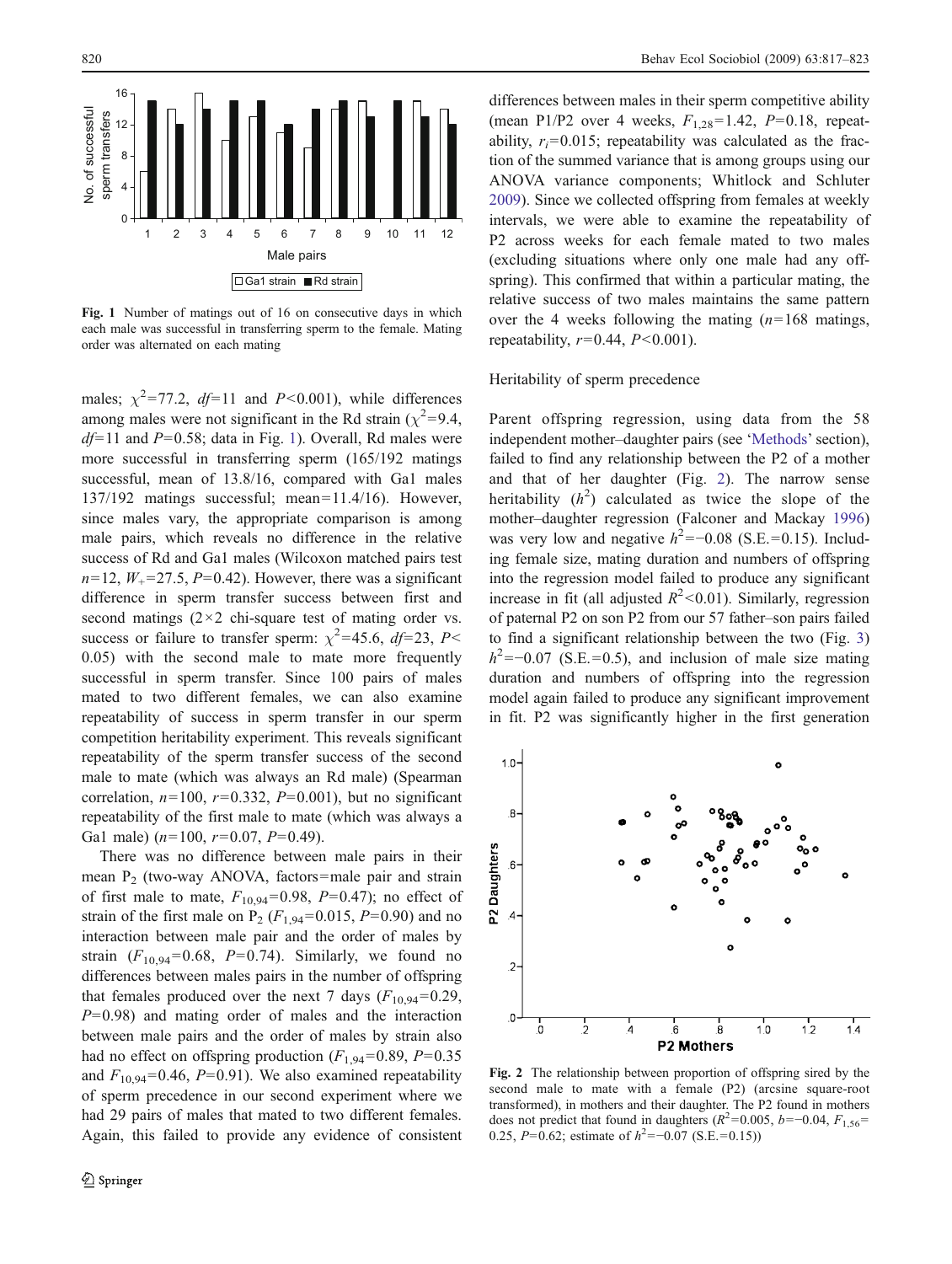<span id="page-4-0"></span>

Fig. 3 The relationship between proportion of offspring sired by a male in the role of second mate (P2) (arcsine square-root transformed), and the same trait in their son. The P2 found in fathers does not predict that found in sons  $(R^2=0.018 F_{1,56}=0.02, b=-0.03, P=0.89;$ estimate of  $h^2 = -0.07$  (S.E.=0.5))

 $(mean=0.64, S.E.=0.03)$  than in the second generation  $(mean=0.45, S.E.=0.03)$  (*t* test of arcsine square-root transformed P2 values,  $t=4.68$ ,  $P<0.001$ ). There was also more variance in P2 in the parental generation (Levene's variance ratio test,  $F_{1,114}$ =16.1,  $P$  < 0.001).

### Discussion

We found that success or failure in sperm transfer did show some repeatability within males—when pairs of males mated to 16 different females, there were significant differences among males in their sperm transfer success, albeit only in the Ga1 strain. Additionally, in our sperm competition experiment, we found strong repeatability of sperm transfer success in the second male to mate. Because this experiment was not designed to examine this trait, mating order is confounded with strain since the second male was always from the Rd strain. The fact that Rd males did not show differences in sperm transfer success in our first experiment but there was an effect of mating order suggests that the difference in repeatability in our second experiment is more likely to be a mating order effect than a strain effect, although this would merit further investigation. Despite these limitations, our study provides two independent sources of evidence for repeatable differences among males in their ability to successfully transfer sperm to their mates. We did not find any evidence that male success in sperm competition (once a female has sperm from two males in her spermatheca) is heritable or even repeatable within males. We also could not find any evidence for a heritable female trait that could influence

the proportion of offspring fertilised by the second male to mate with a female.

Our findings are somewhat unexpected given that the heritability of variation in male sperm competitive ability is an assumption of numerous studies of post-copulatory sexual selection. However, our findings are less surprising given the fact that there is currently very little evidence for repeatability or heritability of success in sperm competition in any species. A number of studies have found significant heritability of traits that may be associated with success in sperm competition (such as testes or ejaculate size and sperm traits) (reviewed by Simmons [2005](#page-6-0)) and an artificial evolution study in dung flies (Hosken et al. [2001\)](#page-6-0) revealed an effect of enforced monogamy over several generations on success in sperm competition, indicating heritability. There have also been studies revealing differences in success in sperm competition among conspecific and heterospecific males (reviewed by Howard [1999](#page-6-0)) and among marker strains. For instance, Edwards ([1955\)](#page-6-0) found differences in fertilisation success among inbred lines of mice when their sperm were mixed and artificially inseminated into oestrus females, Lanier et al. [\(1979](#page-6-0)) found differences in paternity success among inbred rat strains and Dewsbury and Baumgardner ([1981\)](#page-6-0) found similar differences between wild-type and marker strains of deer mice (Peromyscus maniculatus). However, very few studies have directly examined repeatability or heritability of sperm competitive success within populations. In Drosophila melanogaster, chromosome replacement lines have been used to identify significant heritable effects of both males and females on patterns of sperm precedence (Civetta and Clark [2000](#page-6-0)), but quantitative genetic studies reveal that the additive component of this variation is slight (Hughes [1997](#page-6-0)). In field crickets, substantial repeatability of sperm number within males has been demonstrated in three species (Schaus and Sakaluk [2002](#page-6-0)). A previous study in T. castaneum (Lewis and Austad [1990](#page-6-0)) found significant differences among males in their fertilisation success when they were given 24 h to mate with a female either before or after another male spent 24 h with the female. Our results suggest that the differences observed in that study might stem more from variation in males' ability to solicit matings from females and to transfer sperm once such matings were achieved, rather than their ability to out compete the ejaculate of a rival male in a situation where the female receives a single ejaculate from each male.

Our finding of reduced mean P2 and reduced variance in the offspring generation compared with the parental generation highlights the possibility that the lack of heritability observed in our study might be the result of selection in favour of high P1 imposed during our study. Our experiment imposed stronger selection on high P1 than on high P2 (whether mediated by males or females) (only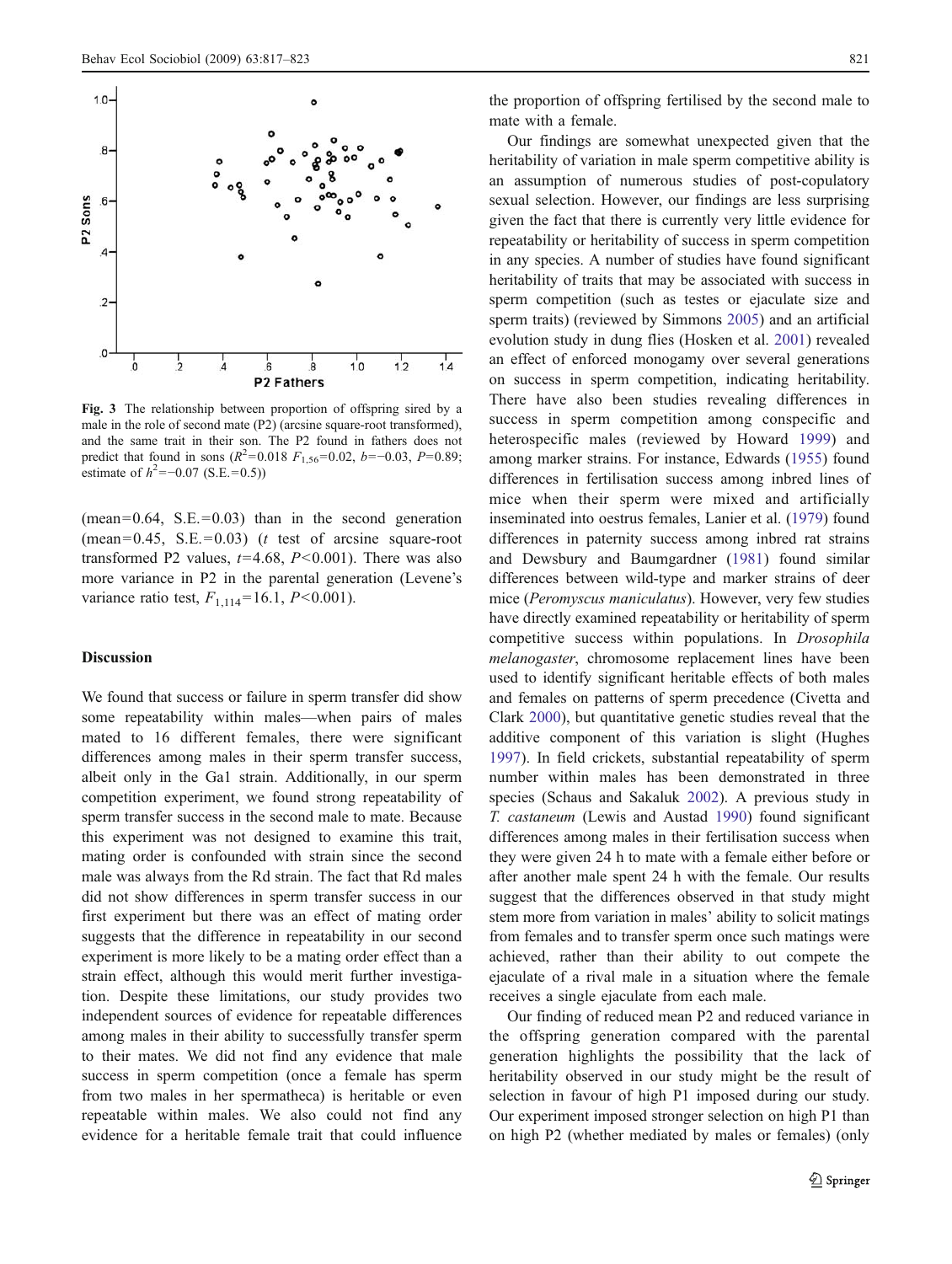101 of the original 200 females produced offspring from both males and of these, only 58 produced offspring from both the males they mated to). Since P2 was >0.5 in both generations, females would have been more likely to fail to produce offspring from both males where the first male had poor P1 or the female tended to reduce P1 than where P2 tended to be low (since mean P1 was low already and hence closer to zero). It is conceivable that this might reduce genetic variance in P2 sufficiently that we could no longer detect it, although this seems unlikely in just two generations of selection given that there will be directional selection on P1 and P2 acting in the base population at all times. Also, as discussed above, the number of offspring produced by each female suggests that even males with low success in the role of first mate would produce at least some offspring and so would not be selected against in our regime.

The best evidence for heritable differences in sperm competitive ability among males comes from studies by Radwan ([1998\)](#page-6-0) and Konior et al. ([2005](#page-6-0)) who found significant heritability and repeatability of sperm competition success in the bulb mite Rhizoglyphus robini. Simmons et al. [\(2003](#page-6-0)) failed to find any evidence for repeatability of male success in sperm competition in the field cricket Teleogryllus oceanicus in an experiment in which four males mated to six different females. A separate study of heritability of P2 in the same species (Simmons [2003\)](#page-6-0) found non-significant narrow sense heritabilities, but significant broad sense heritability of male P2, leading Simmons to suggest that the trait might be maternally inherited in that species whilst acknowledging that nongenetic maternal effects could not be ruled out. Wilson et al. [\(1997](#page-6-0)) found significant but very weak repeatability of P2 when males mated to random females in one strain of bruchid beetles (Callosobruchus maculatus) but no repeatability in a second strain. House and Simmons ([2005,](#page-6-0) [2006\)](#page-6-0) found substantial repeatability of both P1 and P2 in the dung beetle Onthophagus taurus. Neither of these beetle studies attempted to measure heritability.

Female effects on sperm competitive success have previously been described in bruchid beetles (Wilson et al. [1997\)](#page-6-0), where full sibling females had repeatable patterns of sperm precedence when mated to the same pair of males, despite only limited evidence for a male effect on the same trait. Our study is not designed to determine whether there are genotype-by-genotype interactions between the sexes affecting the outcome of sperm competition; however, previous studies crossing genotypes in D. melanogaster (Civetta and Clark [2000;](#page-6-0) Clark et al. [1999\)](#page-6-0) and T. castaneum (Nilsson et al. [2003\)](#page-6-0) have revealed such interactions affecting the outcome of sperm competition. However, the overall picture is one of only limited evidence for additive genetic variation in male sperm competitive ability and even

less for female variation influencing this trait independent of the male she mates with. This is a reflection mainly of a paucity of studies specifically designed to examine these traits. Given that repeatability and heritability of sperm competitiveness are key assumptions of the sexually selected sperm hypothesis (Keller and Reeve [1995\)](#page-6-0), and are implicit assumptions of numerous studies seeking to explain mating patterns (Simmons and Kotiaho [2007](#page-6-0); e.g. Wedell and Tregenza [1999\)](#page-6-0), it is rather surprising that this question has been so neglected. Within studies that have been carried out, the evidence for heritability of sperm competitiveness is weak, with really strong evidence only in one species, the bulb mite.

Our study provides a further example of a system in which multiple mating is common, and in which sperm competitiveness does not appear to be available for selection. An obvious potential explanation is that our laboratory strain lacks genetic variability in general and is not representative of 'natural' populations. We cannot rule out this possibility. However, our population is derived from the Ga1 laboratory strain which has been maintained at population sizes of hundreds of individuals since being established from the wild, and we have kept it at large population sizes throughout. Also, the nature of the very controlled rearing environment, where food is provided in excess, would be expected to reduce environmental variation to a minimum. Numerous examples of laboratory strains of T. castaneum harbouring genetic variation for a wide range of traits are described by Sokoloff ([1977\)](#page-6-0), and subsequent studies using laboratory strains of Tribolium have revealed substantial additive genetic variation for behavioural traits such as cannibalism tendency (Stevens [1994](#page-6-0)) and proportion of homosexual mountings (Castro et al. [1996\)](#page-6-0) as well as variation in male insemination capacity and female egg to adult viability (Pai and Yan [2002](#page-6-0)).

Our findings suggest that the very high mating rate observed in this species is unlikely to be the result of females selecting for fathers with high post-copulatory fertilisation success in competition in order to produce sons with the same traits. Rather, the explanation for polyandry is more likely to lie either in some other form of genetic benefit to offspring (Tregenza and Wedell [1998\)](#page-6-0) or grand offspring (Cornell and Tregenza [2007\)](#page-6-0) or in the high frequency of ejaculate transfer failures. The repeatability of variation among Ga1 males and between strains in their ability to transfer ejaculates to females suggests that this could be a larger target for selection in this species than success in classical sperm competition (where two ejaculates are present in the same female). Why so many matings fail to result in sperm transfer, despite what is expected to be strong selection for successful matings, remains a major question in this species (and probably many others). Female T. castaneum have been shown to exercise post-copulatory